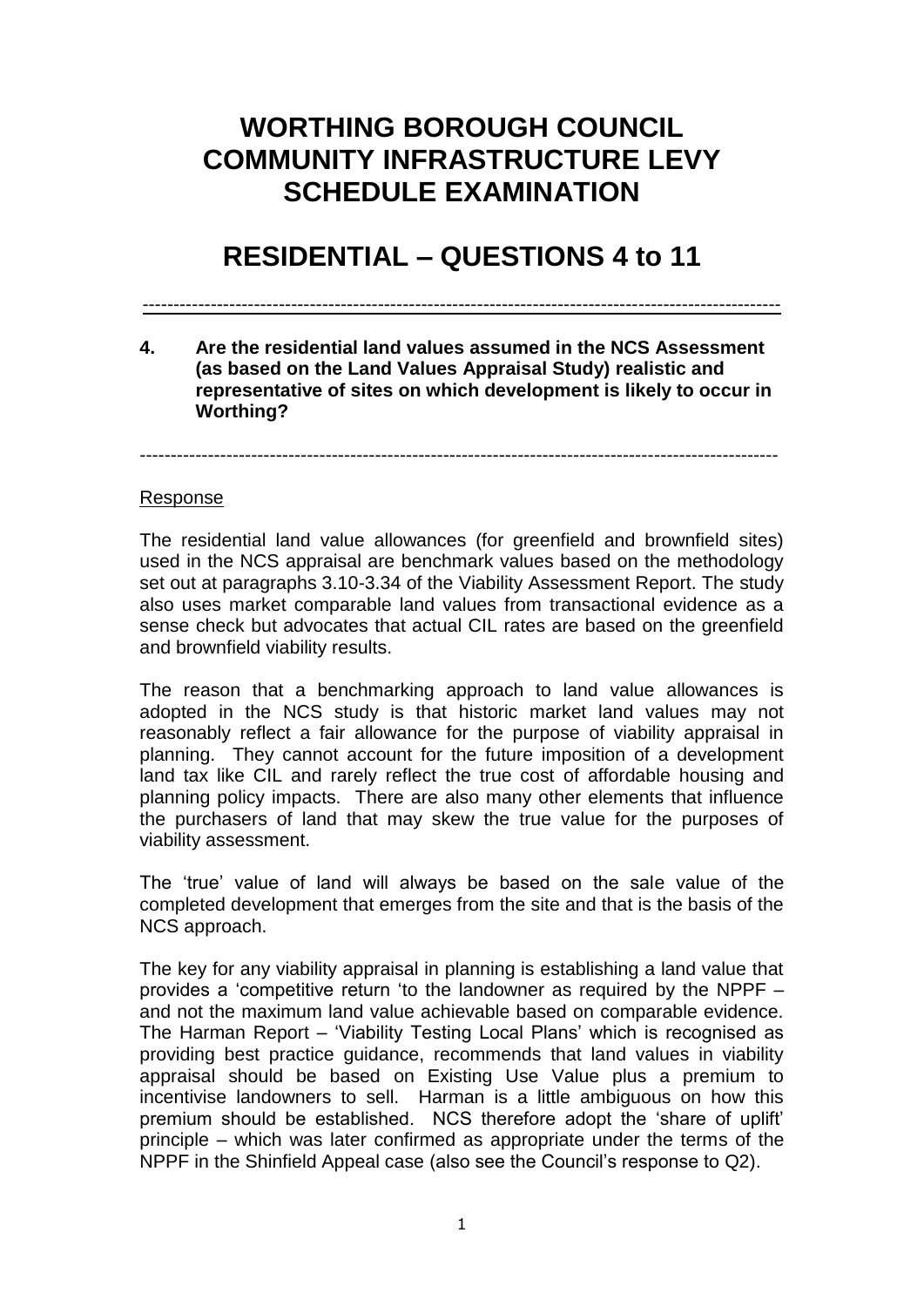The benchmark land value allowances for greenfield development are based on a premium over existing greenfield use – which is taken to equate to agricultural value at £15,000 per hectare. For brownfield development the existing use value is assumed to equate to industrial value (this is explored further later in the Council's responses).

Recent investigation undertaken by the Council's consultants showed up two errors in the appraisals. Firstly a very minor error in some of the greenfield appraisals which failed to add the existing greenfield value of £15,000 per hectare to a share of the uplift. This reduced a few of the greenfield results by £1-£3 and is therefore considered *de minimis.*

However, the brownfield results were based on an industrial value of £799,000 per hectare (which was the industrial residual value calculated from the sales value less development cost in the commercial viability appraisals) rather than the correct market comparable figure of £500,000 (i.e. what industrial equivalent land actually costs to purchase in Worthing).

The corrected appraisal is attached and the results are summarised below which illustrates significantly higher brownfield residential development viability:

|                                         |                                         | <b>INDUCED IN THE INCORPORATION OF THE COUPLE</b> |                                    |                             |                            |  |  |
|-----------------------------------------|-----------------------------------------|---------------------------------------------------|------------------------------------|-----------------------------|----------------------------|--|--|
| <b>Charging Zone/Base Land</b><br>Value | <b>Mixed Residential</b><br>Development | High Rise<br>Apartments                           | Low Rise<br><b>Apartment Block</b> | Executive<br><b>Housing</b> | Suburban<br><b>Housing</b> |  |  |
| 1 Low                                   |                                         |                                                   |                                    |                             |                            |  |  |
| Greenfield                              | £96                                     | $-E1,473$                                         | $-E306$                            | £137                        | £73                        |  |  |
| <b>Brownfield</b>                       | £7                                      | $-£1,507$                                         | $-E338$                            | £46                         | $-E11$                     |  |  |
| 2 Medium                                |                                         |                                                   |                                    |                             |                            |  |  |
| Greenfield                              | £290                                    | £173                                              | £169                               | £307                        | £274                       |  |  |
| <b>Brownfield</b>                       | £192                                    | £132                                              | £124                               | £207                        | £181                       |  |  |
| 3 High                                  |                                         |                                                   |                                    |                             |                            |  |  |
| Greenfield                              | £300                                    | £173                                              | £591                               | £268                        | £418                       |  |  |
| <b>Brownfield</b>                       | £202                                    | £132                                              | £551                               | £168                        | £326                       |  |  |
|                                         |                                         |                                                   |                                    |                             |                            |  |  |

## **Maximum Residential CIL Rates per sqm**

It is very difficult to cover every scenario for brownfield development in any urban area as residential sites will emerge from many different types of uses. The brownfield base value (reflecting industrial use) is intended to represent the value of underperforming sites or derelict land in a range of uses that is likely to come forward for alternative residential use.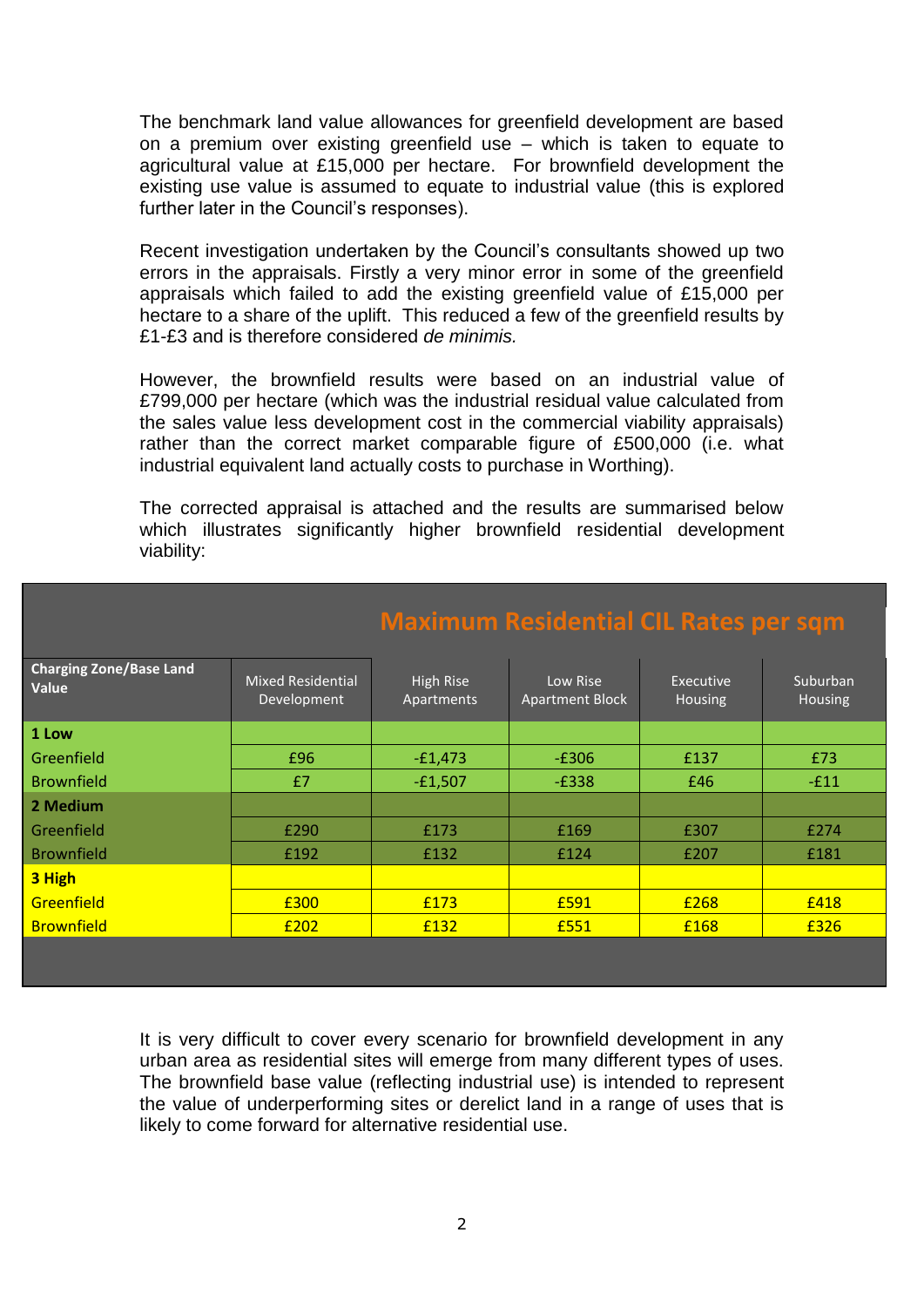In view of the representations received the Council is aware of the concerns expressed over apartment developments in Worthing, particularly sites that may be in existing residential use where the industrial equivalent base value may be inappropriate.

The identified apartment sites that contribute significantly to the delivery of housing in the plan period are as follows:

1) Teville Gate 260 - Mixed use site including multi-storey car park retail units and derelict buildings (no existing residential use)

2) The Causeway 154 – Vacant office (no existing residential use) *(note – since the granting of this permission plans have been prepared to convert the offices to 40 flats – under the Prior Notification route)*

Both of these sites have planning permission and will probably be unaffected by CIL.

3) The Aquarena 85 – Former swimming pool and leisure centre (no existing residential use)

4) Bus Depot 42 – Bus depot (no existing residential use)

5) Grafton Site 100 - Multi-storey car park, open space, bowling alley (no existing residential use)

6) Union Place - 250 - Surface car park (plus individual commercial / residential units and Guildbourne Shopping Centre) – (some residential but this would be unlikely to be affected if site is redeveloped).

In addition to the above, there are other commercial sites (surface car park, disused gas holder etc) identified in the Core Strategy and supporting evidence that may offer opportunities for some apartment development but this will also need to be balanced against the Council's objective of delivering more family homes.

Based on the above evidence the base value approach adopted in the NCS appraisal is not considered to be unreasonable. Nevertheless for completeness the Council has instructed NCS to undertake some additional appraisals to reflect brownfield residential development that might emerge from existing residential uses. This is discussed in the response to Question 5/6.

----------------------------------------------------------------------------------------------------

**5. Does the NCS Assessment adequately appraise the residential development likely to come forward during the remainder of the Core Strategy Plan period, in particular brownfield residential development and residential redevelopment of land currently in residential use? During the remainder of the plan period what**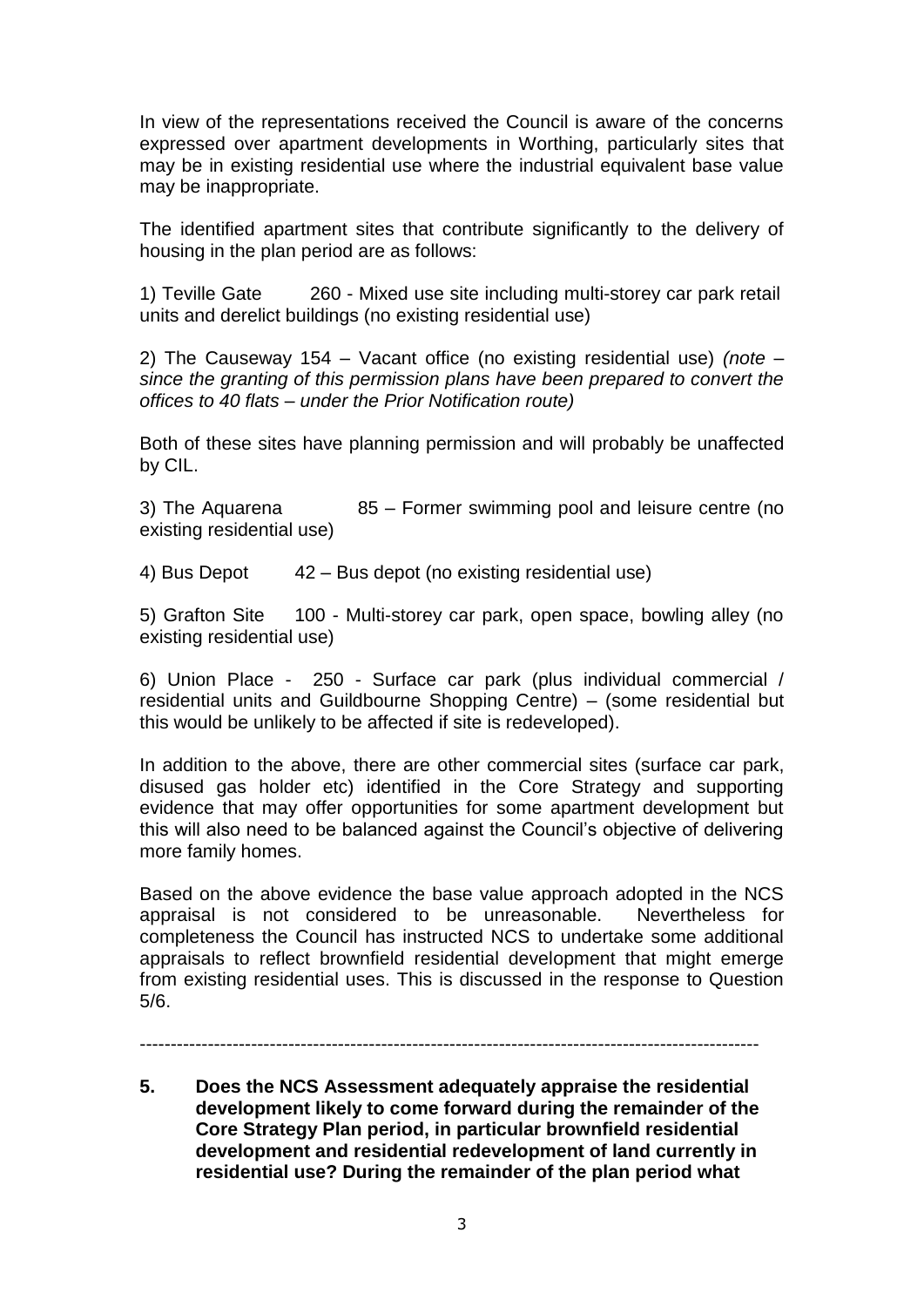**proportion (in broad terms) of residential development, yet to be granted permission, is anticipated to take place on (a) existing residential land (b) commercial/other brownfield uses (c) greenfield land?** 

#### **and**

**6. Would the proposed CIL charge be likely to make residential redevelopment schemes on land currently in residential use unviable?**

----------------------------------------------------------------------------------------------------

It is very difficult to cover every scenario for brownfield development in any urban area as residential sites will emerge from many different types of uses. However, the Council considers that the scenarios tested within the Viability Assessment adequately appraise the types of residential development likely to come forward during the Core Strategy plan period.

In the Council's response to question 5 of the Inspector's initial questions further information was provided in relation to the location of future development and the current use of those sites. It is now possible to update this further to provide a more current reflection of the key residential sites identified in the emerging Strategic Housing Land Availability Assessment (see table overleaf).

The table illustrates that the vast majority of these sites lie in commercial or other brownfield use:

- a) 37 of 969 dwellings Existing residential land (4%)
- b) 932 of 969 dwellings Commercial / other brownfield use (96%)
- c) 0 of 969 dwellings Greenfield (0%)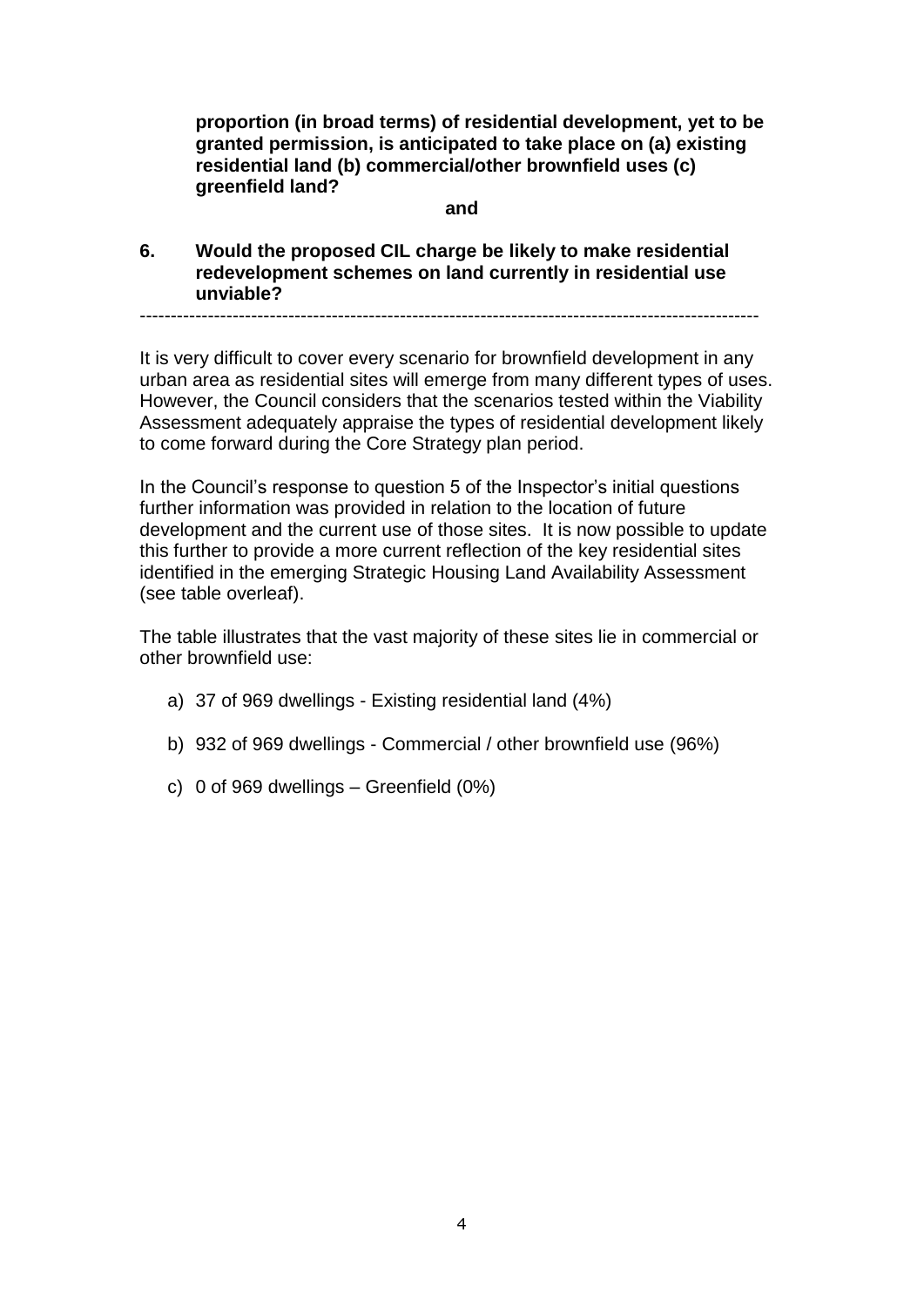#### Strategic Housing Land Availability Assessment Review - as at 1/4/14

| <b>Site</b><br><b>Time Frame (years)</b><br><b>Capacity</b> |                                           |                |                | <b>CIL VA</b>            |                    |        |                                                                                                                      |
|-------------------------------------------------------------|-------------------------------------------|----------------|----------------|--------------------------|--------------------|--------|----------------------------------------------------------------------------------------------------------------------|
| <b>Site (Including SHLAA ref)</b>                           | $0 - 5$<br>$6 - 10$<br>$11 - 15$<br>(net) |                | <b>Ward</b>    | <b>Value Areas</b>       | <b>Current Use</b> |        |                                                                                                                      |
| The Aquarena<br>(AOC 1) (WB08207)                           | 85                                        | 25             | 60             | $\blacksquare$           | Central            | Medium | Former swimming pool                                                                                                 |
| <b>Bus Depot, Library Place</b><br>(AOC2) (WB08046)         | 42                                        | 0              | 42             | $\overline{a}$           | Central            | Medium | Bus depot                                                                                                            |
| <b>Grafton site</b><br>(AOC3) (WB08180)                     | 100                                       | $\Omega$       | 100            | $\overline{a}$           | Central            | Medium | Multi-storey car park,<br>open space, bowling ally                                                                   |
| <b>Union Place</b><br>(AOC4) (WB08041)                      | 195                                       | $\blacksquare$ | 35             | 160                      | Central            | Medium | Surface car park (plus<br>individual commercial /<br>residential units and<br><b>Guildbourne Shopping</b><br>Centre) |
| <b>Former Police Station</b><br>(AOC4) (WB08042)            | 55                                        | $\blacksquare$ | 55             | $\overline{a}$           | Central            | Medium | Former police station<br>(now vacant)                                                                                |
| <b>Teville Gate</b><br>(AOC5) (WB08039)                     | 260                                       | 260            | $\blacksquare$ | $\blacksquare$           | Central            | Medium | Mixed use site inc. multi-<br>storey car park, retail<br>units and derelict<br>buildings                             |
| Gas Holder, Lyndhurst Rd<br>(AOC7) (WB08048)                | 85                                        | 25             | 60             | $\overline{\phantom{a}}$ | Central            | Medium | Redundant gas holder<br>and depot buildings                                                                          |
| <b>MGM House</b><br>(WB08181)                               | 7                                         | $\blacksquare$ | $\overline{7}$ | $\overline{a}$           | Heene              | Medium | <b>Offices</b>                                                                                                       |
| 2 Hastings Road<br>(WB08028)                                | 6                                         | 6              | $\blacksquare$ | $\overline{a}$           | Marine             | High   | Residential                                                                                                          |
| S/O Stoke Abbott Road<br>(WB08044)                          | 20                                        | 20             | $\blacksquare$ | $\overline{\phantom{a}}$ | Central            | Medium | Surface car park                                                                                                     |
| 185-187 Findon Road<br>(WB08068)                            | 12                                        | 12             | $\blacksquare$ | $\overline{\phantom{a}}$ | Offington          | High   | Car show room and<br>garage                                                                                          |
| 6 Southey Road (retrospective)<br>(WB13012)                 | 9                                         | 9              | $\blacksquare$ | $\blacksquare$           | Heene              | Medium | <b>Offices</b>                                                                                                       |
| 25-26 West Parade<br>(WB13009)                              | 22                                        | 22             | $\blacksquare$ | $\overline{a}$           | Marine             | High   | Residential                                                                                                          |
| Jolly Brewers, 39 Clifton Rd                                | 20                                        | 20             | $\blacksquare$ | $\overline{a}$           | Central            | Medium | <b>Public House</b>                                                                                                  |
| 7 The Steyne<br>(WB13020)                                   | 9                                         | 9              | $\blacksquare$ | L,                       | Central            | Medium | Residential                                                                                                          |
| Land North of Northbrook<br>College (Phase 3)<br>(WB13018)  | 42                                        | 42             | $\blacksquare$ | $\overline{\phantom{a}}$ | Northbrook         | Medium | Mixed: Informal parking,<br>open grassland and<br>temporary classrooms                                               |
| <b>Total 2013/14</b>                                        | 969                                       | 450            | 359            | 160                      |                    |        |                                                                                                                      |

Residential development on brownfield land in Worthing has been considered further in response to this question. It is acknowledged that some residential development is likely to emerge from sites that are not derelict or in uses equivalent to an industrial value and that, as shown above, some development may emerge on sites in existing residential use.

The key then is to establish a reasonable base value for 'existing residential use'. It is clear that new residential development on existing residential land will usually only take place where sites are underperforming (perhaps single dwellings in large plots) or the existing stock is of poor quality, derelict or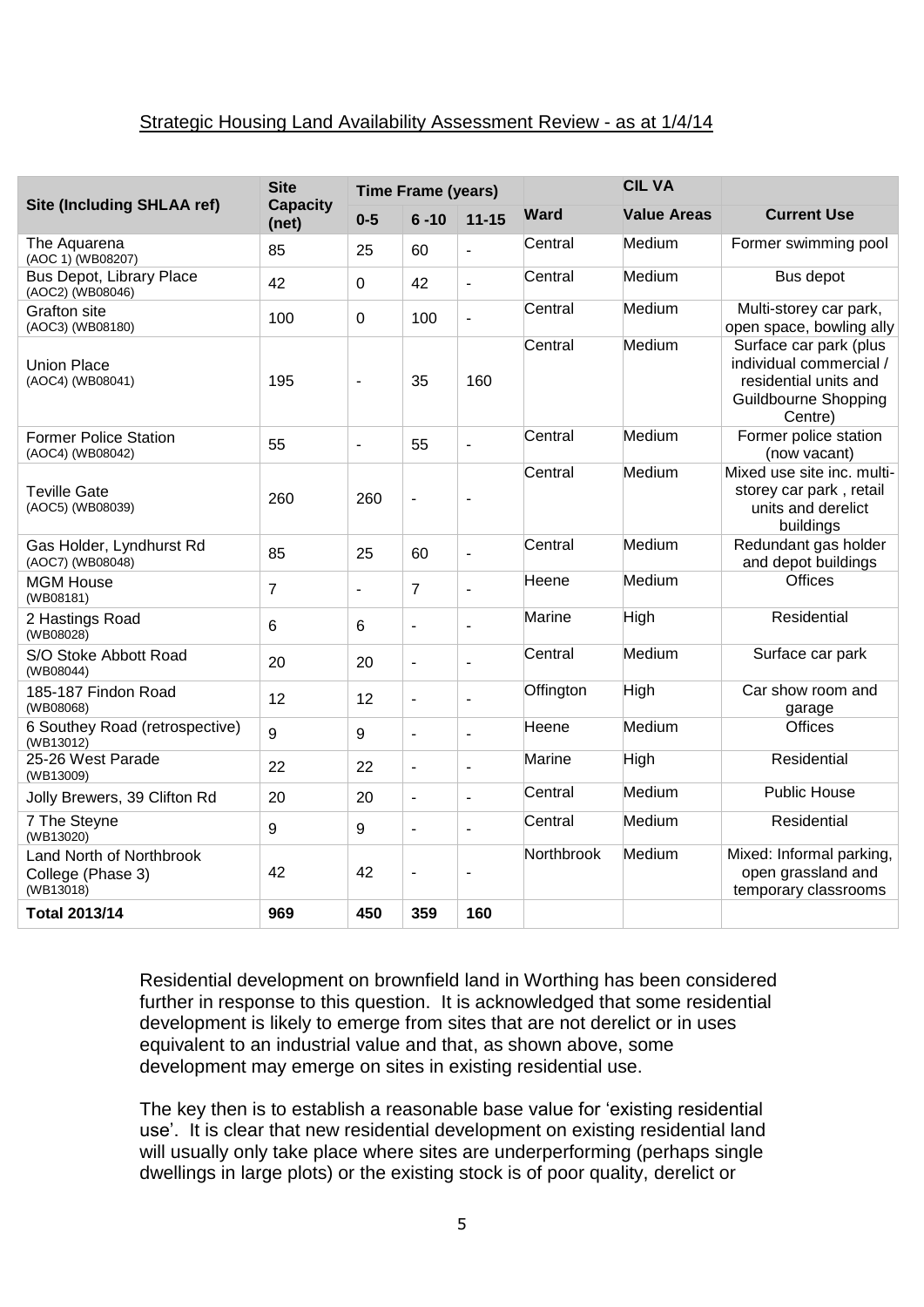vacant. Good quality housing with substantial existing value is very unlikely to be replaced.

The base value therefore assumes that the value for existing residential use will be at the lower end of the residential value scale in Worthing and therefore a value of £1 million per hectare has been adopted in the additional appraisals. This reflects the market comparable value for the low value sub market area identified in the land value study and is therefore considered reflective of the sort of low quality residential land that alternative residential development might emerge from.

The results of the additional Existing Residential Use to New Residential Viability Appraisals are illustrated in the table below:

| <b>Charging Zone/Base Land</b><br>Value | <b>Mixed</b><br>Residential<br>Development | High Rise<br>Apartments | Low Rise<br><b>Apartment Block</b> | Executive<br><b>Housing</b> | Suburban<br><b>Housing</b> |
|-----------------------------------------|--------------------------------------------|-------------------------|------------------------------------|-----------------------------|----------------------------|
| 1 Low                                   |                                            |                         |                                    |                             |                            |
| <b>Residential - Residential</b>        | $-E85$                                     | $-£1,615$               | $-E373$                            | $-E47$                      | $-E97$                     |
| 2 Medium                                |                                            |                         |                                    |                             |                            |
| <b>Residential - Residential</b>        | £92                                        | £90                     | £83                                | £89                         | £86                        |
| 3 High                                  |                                            |                         |                                    |                             |                            |
| <b>Residential - Residential</b>        | £102                                       | £90                     | £510                               | £64                         | £230                       |
|                                         |                                            |                         |                                    |                             |                            |
|                                         |                                            |                         |                                    |                             |                            |

### **Maximum Residential CIL Rat**

It may be noted that the high rise Apartment results are the same for the medium and high value sub-market areas. This is because, following a review of the appraisals, the Council's consultants determined that high rise apartment development in Worthing is most likely to emerge in locations which command sea views (regardless of high or medium zone location) and would generate largely similar sales values. In turn, the land value allowance was altered to be the same (i.e. the medium value land allowance was increased to reflect that used in the high value zone) – giving the same CIL result. Low Rise Apartment site land values will vary dependent on medium and high value location, hence the different results.

It is acknowledged that the low value sub-market area results are negative but for the reasons which are more fully explained in the response to Question 10 it is considered that these results should not dictate the setting of CIL charges. In addition, as explained above, all of the identified residential sites that are likely to emerge in the plan period are in the high and medium value zones.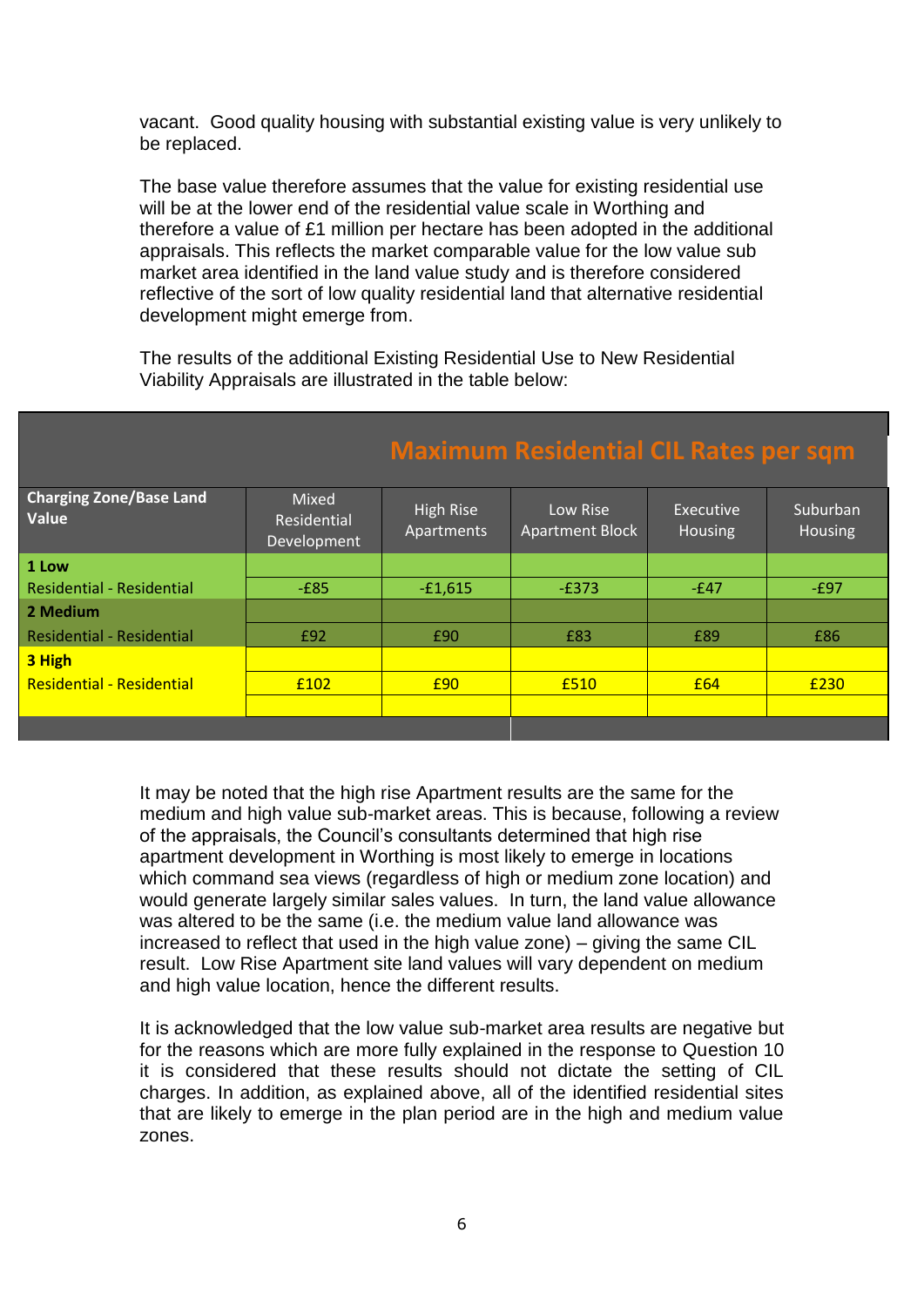The results in the medium value sub market area for all types of residential development show that the viability margin is only just below the proposed CIL rate. Similarly in the High Value sub-market area the results suggest that only executive housing might be significantly threatened by the proposed rate. (see also the additional viability appraisals for 'residential to residential' at the response to Q7 below).

However, this does not give a true reflection of the real impact of CIL. If it is assumed that residential sites will be redeveloped then it must also be assumed that there will be significant amounts of existing development, the floorspace of which will be used to mitigate the CIL chargeable area of new development.

Where existing housing is replaced by new housing it is considered that many sites are likely to be almost CIL neutral once existing floorspace has been deducted from the chargeable area.

It is accepted that the existing floorspace mitigation will be less for apartment development that increases the density of sites. Nevertheless based on an assessment of historic apartment development in Worthing it is clear that many apartment schemes have replaced or are replacing existing development of similar scale (e.g. Warnes, The Eardley, The Beach Hotel). Therefore, it is considered that the proposed rates will not threaten the type of development likely to emerge over the plan period. Additional evidence can be submitted at the Hearing to support this contention.

In summary, and in answer to the key points raised by Questions 5 and 6, it is the brownfield viability results (based on existing commercial use) in the medium and high value zones which will account for the vast majority of CIL affected development over the plan period and these results are best placed to indicate residential CIL rates that will not seriously threaten the economic viability of development. These rates are illustrated on the following table:

# **Maximum Residential CIL Rates per sqm**

| <b>Charging Zone/Base Land</b><br>Value | <b>Mixed Residential</b><br>Development | High Rise<br>Apartments | Low Rise<br><b>Apartment Block</b> | Executive<br>Housing | Suburban<br>Housing |
|-----------------------------------------|-----------------------------------------|-------------------------|------------------------------------|----------------------|---------------------|
| 2 Medium                                |                                         |                         |                                    |                      |                     |
| <b>Brownfield</b>                       | £192                                    | £132                    | £124                               | £207                 | £181                |
| 3 High                                  |                                         |                         |                                    |                      |                     |
| <b>Brownfield</b>                       | £202                                    | £132                    | £551                               | £168                 | £326                |
|                                         |                                         |                         |                                    |                      |                     |

It is therefore considered that the proposed rate of £100 per sqm provides a substantial viability buffer in line with best practice in setting CIL rates and will not seriously threaten the overall delivery of housing in Worthing over the plan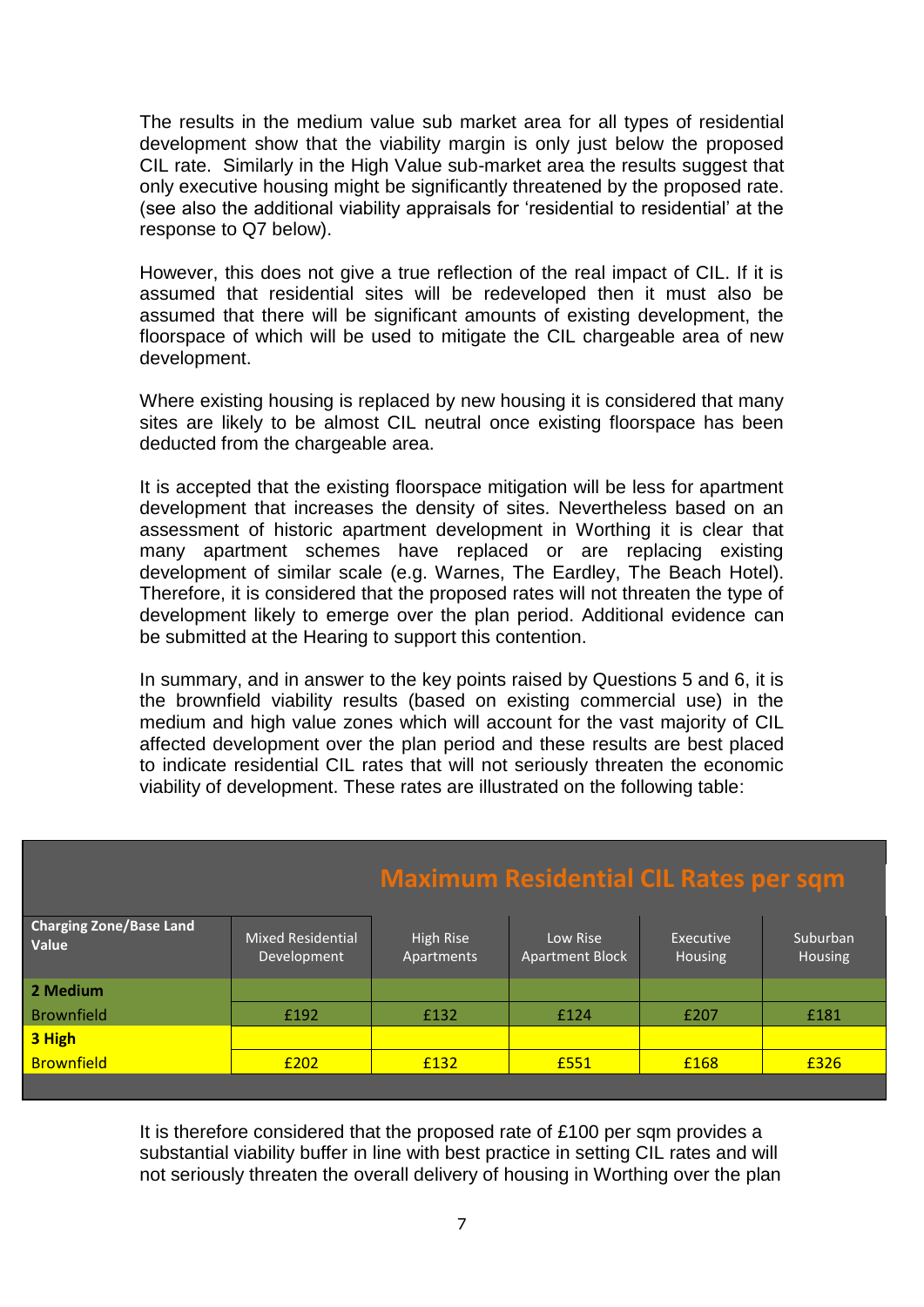period. Furthermore, and as explained in the response to Q7 below, the viability buffer is further extended if the profit assumptions for affordable housing are amended in line with updated CIL guidance.

-------------------------------------------------------------------------------------------------------

#### **7. Is a 20% developer's profit assumption realistic for apartment developments?**

-------------------------------------------------------------------------------------------------------

#### Response

Yes, it is considered that a 15-20% developer's profit allowance range on Gross Development Value represents an industry standard range.

A 20% allowance would generally be used in poor economic circumstances where bank lending is cautious and full contingencies are required. As market circumstances improve this allowance will generally reduce towards 15%. The market has improved very significantly in 2014 and improvement is projected to continue to the extent where it could be argued that a 17-18% allowance might be more appropriate.

Specific best practice for developers profit allowances is difficult to point to in view of the constant market fluctuations. However the Homes and Communities Agency Development Appraisal Tool User Guidance August 2013 states at para 4.3: '*Developers overheads and return for risk' - A fixed overhead amount plus a percentage of open market capital value (including private rented units). A percentage of affordable housing build costs; as the developer is holding no sales risk then we expect a contract type profit based on costs. NB: Even if the developer for a particular scheme is a 'not for profit' RP, it still requires a yield to cover the risk of investing, and for any internal funds committed.*

The example of a DAT Appraisal below indicates appropriate developer returns of 15% on the market housing and 3.7% for the Affordable element: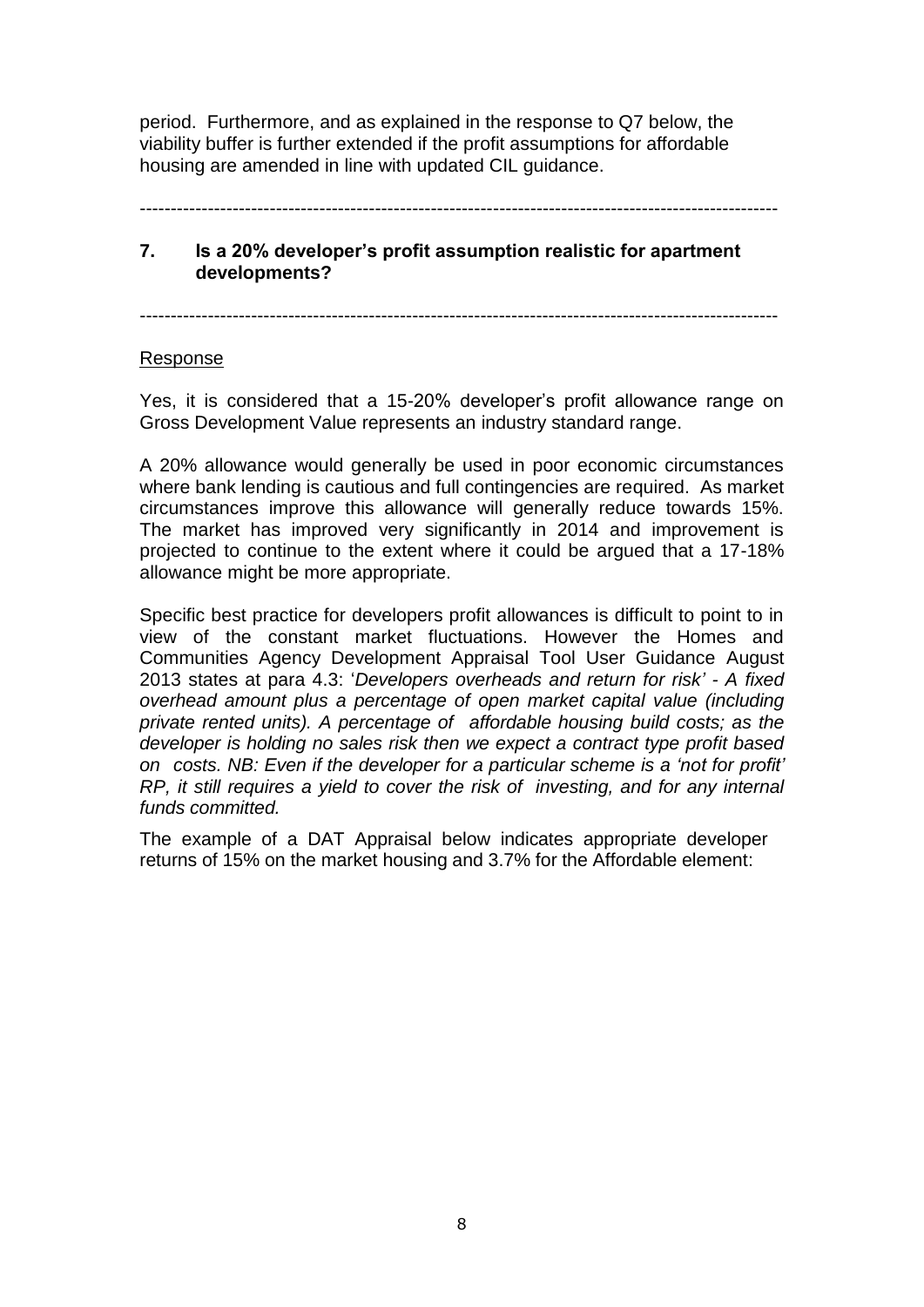|                                  |                                                                                   | Live model<br>values       | Reduce<br>s106<br>payments       | Reduced<br>rental vield                                             | Reduced<br>Annual<br>Costs       | Reduced<br>build cost                   |
|----------------------------------|-----------------------------------------------------------------------------------|----------------------------|----------------------------------|---------------------------------------------------------------------|----------------------------------|-----------------------------------------|
| <b>INPUTS</b>                    | Press to Run Scenario, Record and Restore                                         |                            | % change in<br>Capital           | % change in<br>Capital<br>(Sales) Value (Sales) Value (Sales) Value | % change in<br>Capital           | % change in<br>Capital<br>(Sales) Value |
| Open                             | Build phase 1                                                                     | N/A                        | 0                                | 0                                                                   | 0                                | 0                                       |
| Shared                           | All unit type Sale values<br>Initial Tranche                                      | N/A<br>35%                 | 0<br>35%                         | 0<br>35%                                                            | $\Omega$<br>35%                  | 0<br>35%                                |
|                                  |                                                                                   |                            | % change in<br>Buildina<br>Costs | % change in<br>Building<br>Costs                                    | % change in<br>Building<br>Costs | % change in<br>Buildina<br>Costs        |
| <b>ALL</b>                       | % change (applied to all unit types)                                              |                            | $-5%$<br>Revised<br>Percentage   | $-5%$<br>Revised<br>Percentage                                      | $-5%$<br>Revised<br>Percentage   | $-5%$<br>Revised<br>Percentage          |
| <b>Affordable</b><br><b>RENT</b> | Percentage of market rent<br>Man. Costs (% of AFFORDABLE rent)                    | 80%<br>20.0%               | 80%<br>15.0%                     | 80%<br>15.0%                                                        | 80%<br>15.0%                     | 80%<br>20.0%                            |
|                                  | Voids / bad debts (% of rent)                                                     | 2.5%                       | 2.5%                             | 2.5%                                                                | 2.5%                             | 2.5%                                    |
|                                  | Repairs Fund (% of rent)                                                          | 20.0%                      | 15.0%                            | 15.0%                                                               | 15.0%                            | 20.0%                                   |
|                                  | Rent Yield Capitalisation (%)                                                     | 6.00%                      | 5.00%                            | 5.00%                                                               | 6.00%                            | 6.00%                                   |
| <b>FINANCE</b>                   | Interest Rate (%)                                                                 | 6.00%                      | 6.00%                            | 6.00%                                                               | 6.00%                            | 6.00%                                   |
|                                  | additional s106 (negative for reduction)<br>Enter date of additional s106 payment |                            | $-100000$<br>41275               | 0                                                                   | 0                                | 0                                       |
|                                  | DEVELOPER'S OVERHEAD AND RETURN FOR RISK (before taxation) & Overhead             |                            |                                  |                                                                     |                                  |                                         |
|                                  | Open Market Housing (% of CV)<br>Affordable Housing (%)<br>Land value             | 15.0%<br>3.7%<br>1,500,000 | 15.0%<br>3.7%<br>1,500,000       | 15.0%<br>3.7%<br>1,500,000                                          | 15.0%<br>3.7%<br>1,500,000       | 15.0%<br>3.7%<br>1,500,000              |
| <b>OUTPUTS</b>                   | <b>Present Value of Surplus (Deficit) at month 0</b>                              | 477.550                    | 1.502.088                        | 1.402.088                                                           | 1.119.428                        | 910.049                                 |

The Council considers that these HCA rates are at the lower end of the range and has been more generous in its allowances at 20% for market housing. The current appraisals also allow a 20% profit on the affordable housing element, which in the light of subsequent guidance may be overly generous to the developer.

There is no reason to suggest that apartment development should be treated any differently to general housing. In fact apartment development often carries less speculative sales risk as units are commonly sold 'off plan' prior to completion of the scheme.

Since the original CIL Viability Appraisal work was undertaken for Worthing BC, the viability model adopted by NCS has been updated and refined to reflect updated CIL guidance and best practice in viability appraisal in planning. The current model utilised by NCS adopts the approach to developers profit return advocated by the Homes and Communities Agency in their Development Appraisal Tool Guidance.

As outlined above the HCA guidance recognises that it would be inappropriate to allow a full speculative risk return on the affordable housing element of any residential scheme because this type of development is effectively pre-sold, carries no sales or funding risk and should only therefore attract a 'contractors only' profit allowance. The industry standard for this allowance is approximately 6% return.

To illustrate the impact that this change in approach would have alternative appraisals for the more CIL marginal scenarios ('residential development emerging from residential land') have been undertaken based on differential developers profit allowances at 20% for the market housing and 6% for the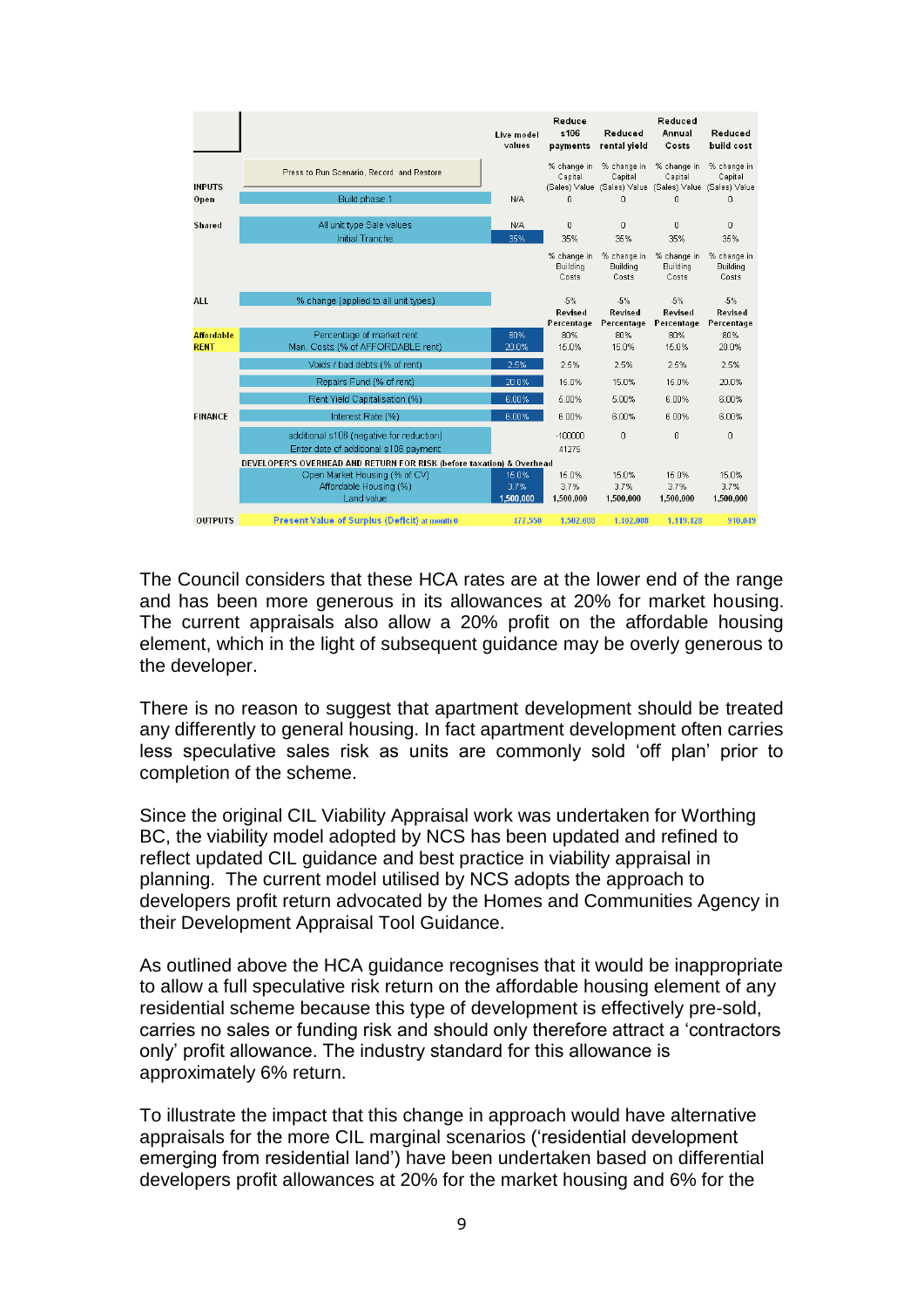affordable housing. The outcomes are set out in the table below. This is the approach now adopted on all CIL and Local plan viability appraisal work currently being undertaken by NCS for Local Authorities across the UK.

### **Alternative Viability Appraisal Methodology (revised Developers Profit Allowance for Affordable Housing)**

| <b>Charging Zone/Base Land</b><br>Value   | Mixed<br>Residential<br>Development | High Rise<br>Apartments | Low Rise<br>Apartment<br><b>Block</b> | Executive<br><b>Housing</b> | Suburban<br>Housing |
|-------------------------------------------|-------------------------------------|-------------------------|---------------------------------------|-----------------------------|---------------------|
| 1 Low<br><b>Residential - Residential</b> | $-E29$                              | $-£1,545$               | $-E306$                               | £8                          | $-E32$              |
|                                           |                                     |                         |                                       |                             |                     |
| 2 Medium                                  |                                     |                         |                                       |                             |                     |
| <b>Residential - Residential</b>          | £168                                | £230                    | £174                                  | £162                        | £173                |
|                                           |                                     |                         |                                       |                             |                     |
| 3 High                                    |                                     |                         |                                       |                             |                     |
| <b>Residential - Residential</b>          | £189                                | £230                    | £618                                  | £148                        | £330                |
|                                           |                                     |                         |                                       |                             |                     |
|                                           |                                     |                         |                                       |                             |                     |

The Updated Methodology Appraisal results indicate that the proposed CIL rate of £100 would not threaten any residential development that might emerge from existing residential sites in the medium and high value submarket areas.

### **8. Are there errors in the NCS Assessment appraisal of low rise apartments in high value areas as contended by Roffey Homes Ltd?**

-------------------------------------------------------------------------------------------------------

-------------------------------------------------------------------------------------------------------

#### Response

The Council has provided revised appraisals correcting some of the assumption errors as set out in the response to Q4 above. The revised results still show a very significant difference between the CIL viability for low rise apartments in the medium and high value sub-market areas (brownfield rates of £124sqm and £551 sqm respectively).

This is what would be expected in view of the identical construction rate and the variation in sales values. The sales rate and residual land value assumptions in the medium and high value areas are as follows: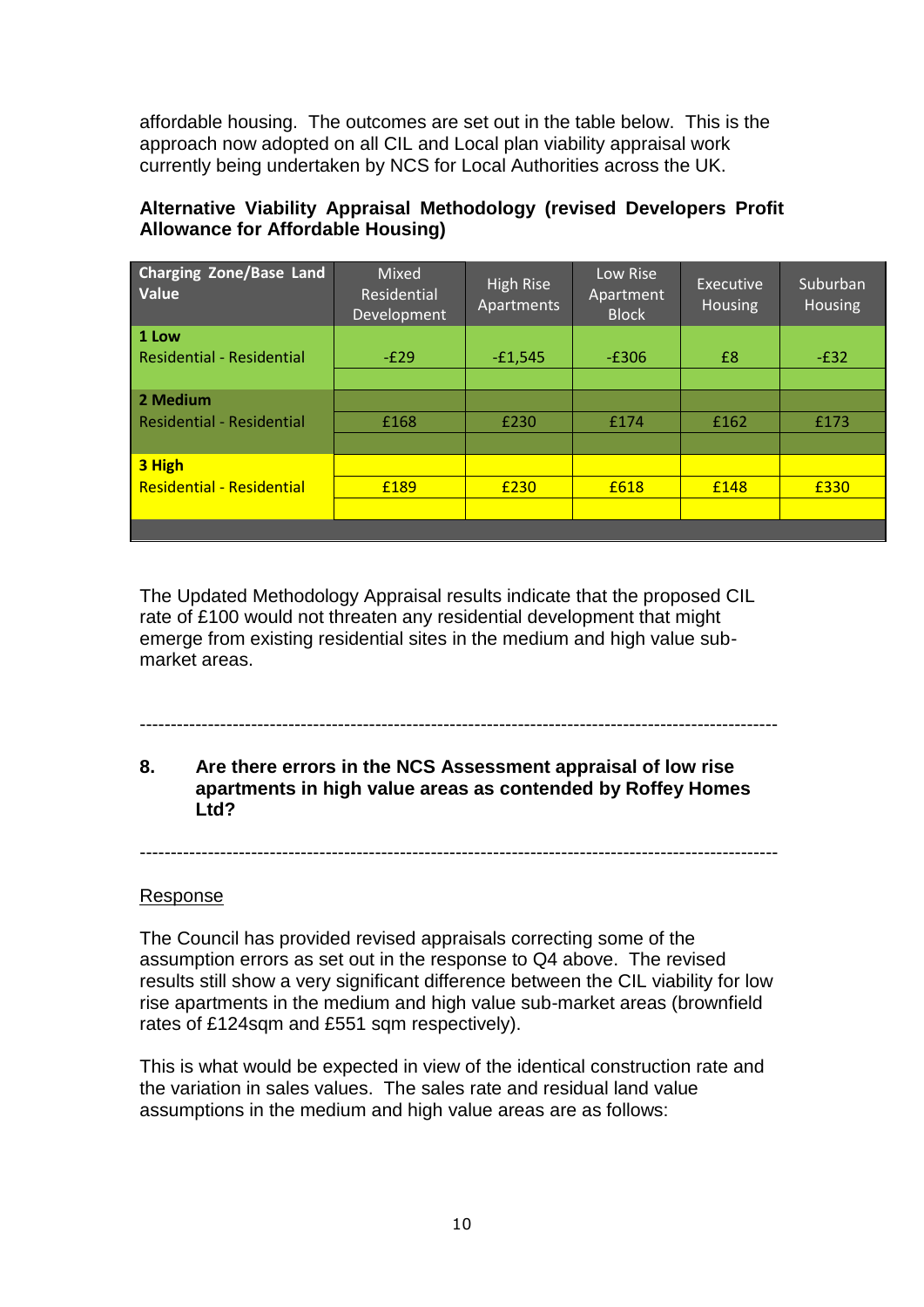|               | <b>Sales</b> | <b>Residual Land Value</b> |
|---------------|--------------|----------------------------|
| <b>Medium</b> | £2700        | £3,386,000                 |
| High          | £3230        | £4,410,000                 |

There is a 19% increase in the sales value and a 30% increase in the land value allowance. The land value allowance is off-set by the benchmarking approach adopted in the study but it is essentially the significant increase in sales value that provides the additional margin for CIL charges.

-------------------------------------------------------------------------------------------------------

- **9. Are the assumptions/calculations used in the NCS Assessment appraisal of sheltered/retirement housing realistic/correct? In particular:**
	- **(a) floorspace/build costs**
	- **(b) land costs**
	- **(c) average unit size**
	- **(d) empty property costs**
	- **(e) sales rates**
	- **(f) sales/marketing costs**

**Is there evidence which indicates that the proposed residential CIL rate would make sheltered/retirement housing unviable?**

-------------------------------------------------------------------------------------------------------

#### Response

It is considered that all the assumptions adopted in the NCS Sheltered Housing Appraisal are reasonable and realistic. Nevertheless the sheltered housing appraisal has been updated as it is acknowledged that it would be more appropriate to assess on-site affordable housing delivery so that all affordable units are apartments rather than the standard mix of apartments, 2 and 3 bed housing units (as set out in the original appraisal).

The revised results are as follows. For the reasons outlined at Q10 below the low zone results have been ignored for the purpose of rate setting:

| Maximum CIL Rates per sqm      |                          |  |  |  |  |
|--------------------------------|--------------------------|--|--|--|--|
| <b>Charging Zone/Base Land</b> |                          |  |  |  |  |
| <b>Value</b>                   | <b>Sheltered Housing</b> |  |  |  |  |
|                                |                          |  |  |  |  |
| 2 Medium                       |                          |  |  |  |  |
| Greenfield                     | £194                     |  |  |  |  |
| <b>Brownfield</b>              | £142                     |  |  |  |  |
| <b>Market Comparable</b>       | £19                      |  |  |  |  |
| 3 High                         |                          |  |  |  |  |
| Greenfield                     | £356                     |  |  |  |  |
| <b>Brownfield</b>              | £300                     |  |  |  |  |
| <b>Market Comparable</b>       | £182                     |  |  |  |  |
|                                |                          |  |  |  |  |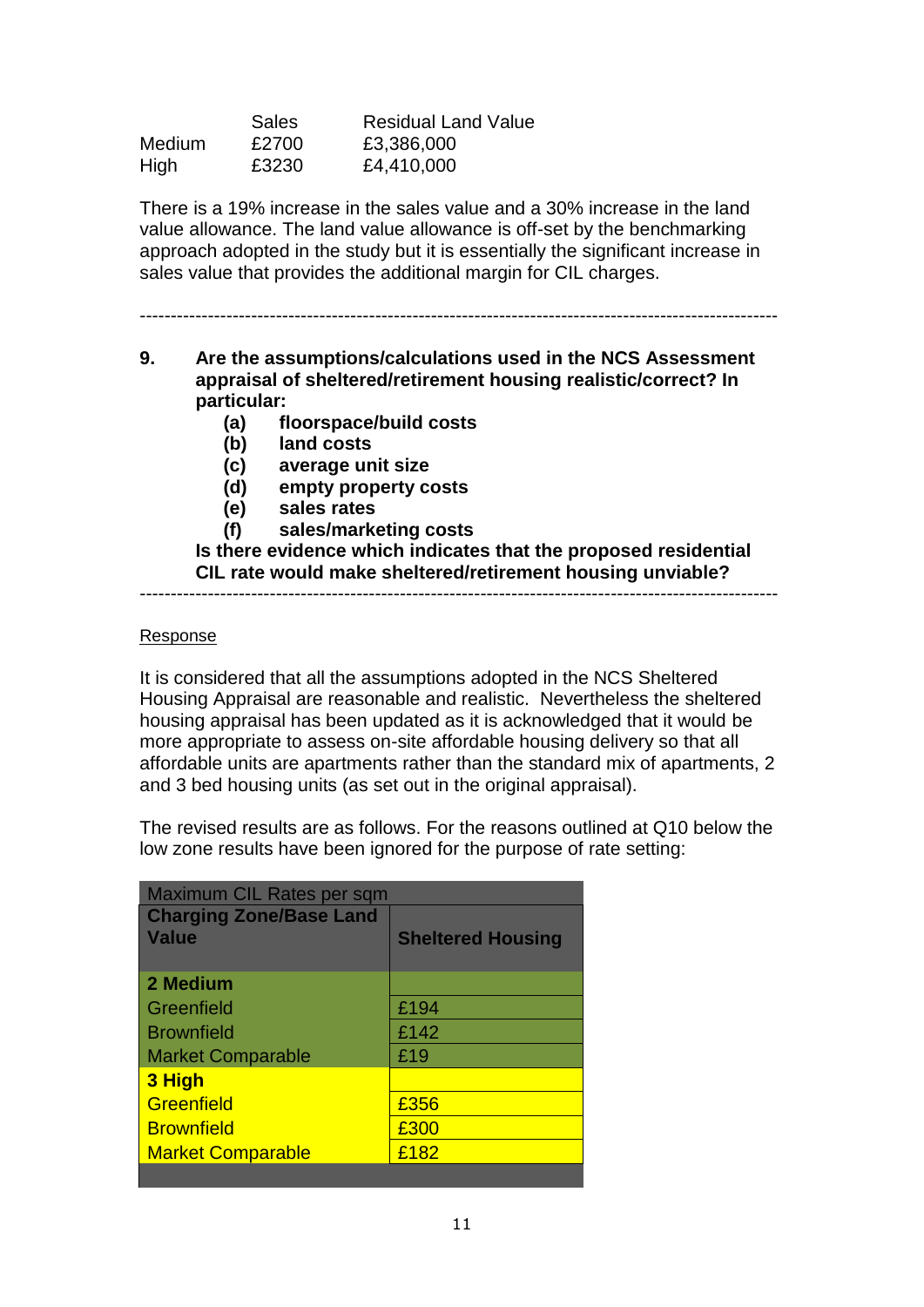a) **Floorspace** - The floorspace allowance assumes 30% 'dead space' (where there is build cost associated with non-revenue producing communal space and ancillary facilities).

**Construction Costs** - The build costs allow a premium over standard residential rates at £1200sqm in line with Gleeds advice.

b) **Land Value** - The land value allowances follow the benchmarking methodology adopted in the standard appraisals as outlined above in response to Q4 above.

c) **Unit Size -** the average unit size is considered to be reflective of a typical sheltered apartment size. In their response, The Planning Bureau Ltd (representing McCarthy & Stone and Churchill Retirement) (CD4-10) acknowledge that the unit size tested by NCS is only 3sqm less than their respective position. It is not considered that apartment size will significantly affect the viability margin results particularly given the relatively small differential between the unit size tested and that being suggested by the representor.

d) **Empty Property Costs** - it is not considered reasonable or appropriate to set differential CIL rates because the retirement housing operator can't sell properties as quickly as they would like. The 6 month sales void is considered quite generous. The representation claims a sales rate of 1 unit per month. It is difficult to accept that a 60 unit retirement apartment scheme takes 5 years to sell. In reality it is common practice for significant off plan reservations to be achieved in sheltered housing schemes (oral evidence will be offered at the Hearing to support this).

f) **Sales Marketing Costs** – The sales and marketing costs are considered reasonable. Retirement apartment sales agency tend to be undertaken 'in house' from a sales suite negating external agency fees and the costs claimed by the representor are considered to be excessive.

Based on the revised appraisals it is considered that the proposed CIL rate of £100sqm rate would not threaten the economic viability or delivery of Sheltered Housing.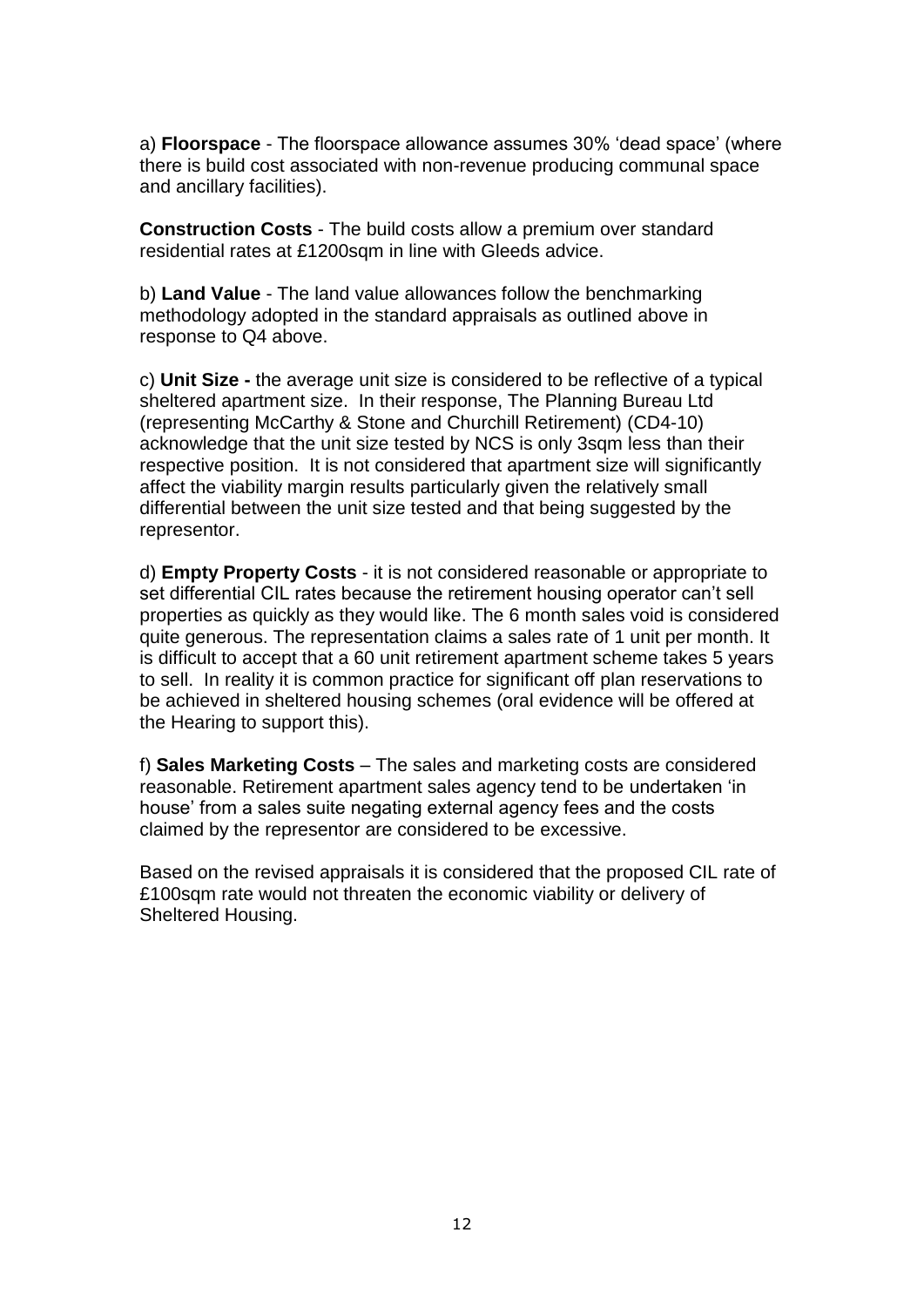### ------------------------------------------------------------------------------------------------------

**10. The NCS Assessment indicates that (accounting for the proposed £100 CIL rate) most residential development in low value areas would not be viable. In the light this would a zero rate for residential development in low value areas be appropriate?** 

-------------------------------------------------------------------------------------------------------

#### Response

The NCS report states that 75-80% of new residential development is envisaged to take place in the medium and high value areas of the Borough. However, additional research undertaken by the Council and set out in the table in the response to questions 5 & 6 confirms that no identified sites are within the Low Value sub-market area. This is illustrated on the map below which shows that all of the development opportunities identified are located within high and medium value wards.



Whilst these SHLAA sites represent a key element of the future housing land supply in the Borough it should also be noted that windfall developments will continue to come forward. Given their nature, these opportunities are not easy to identify. However, Appendix 1 of the Council's response to the Inspector's initial questions (CD06-2) sets out the sites in Worthing with extant permission for 6+ dwellings. It is accepted that, given that these sites (1,529 dwellings) already have permission they will not be charged CIL. However, the data does provide an indication of trends and the areas of the Borough where development is most likely. It is clear that most of these development sites lie within the medium and high value zones.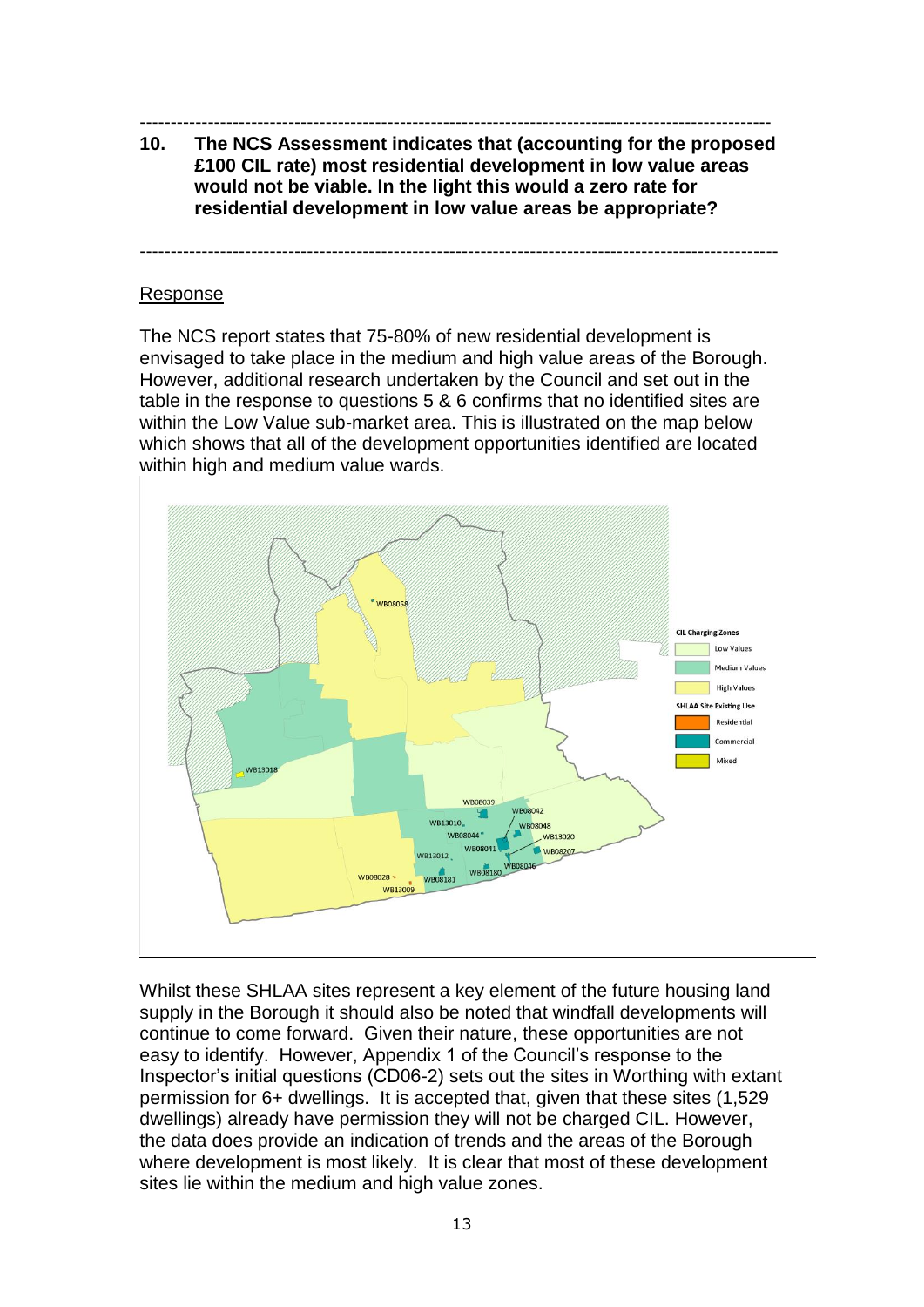Nevertheless it is acknowledged that some windfall development may emerge from the low value sub-market area identified in the initial NCS research and the Council has therefore instructed NCS and their valuation surveyors HEB to revisit the sales values likely to be generated in these areas.

HEB has confirmed that the sales values identified in the low value submarket are more reflective of the overall value of property in the sub-market based largely on second hand stock, much of which is of relatively low quality. At the time of the initial research there was very little transactional evidence in the low value sub-market area which necessitated the values reflecting a 'flavour' of existing stock values.

Now that the housing market has improved and sites are beginning to come forward, additional research into new build development being undertaken within the low zone sub-market confirms that new build residential will drive values more in line with the medium-high value sales rates identified in the study. The evidence is based on the current sales values being achieved at the following sites:

Cissbury Chase – Barrett Homes (Low Value Sub-Market area)

£2,582 per sqm - £3,400sqm Average £3,132sqm

Yeoman Chase - Bloor Homes (Medium Value – Edge of Low Value)

Recent Completions £2,454 per sqm - £3,074 sqm Average £2,677sqm

In addition, current average house price data (Source: ZOOPLA Sept 2014) provides the following area statistics for Broadwater (the best fit low zone data point available). This shows a current average house price (all property types, existing stock) of £2,726sqm.

As such, the low zone viability results contained in the original viability assessment are not necessarily considered to be reflective of new build development likely to emerge in Worthing over the plan period. The medium sub-market results are considered to be more relevant to the consideration of the lowest viability margin, when considering CIL Rates.

It should also be recognised that windfall sites of the type considered likely to emerge in the low value area tend to be on previously developed land and therefore the impact of CIL will be reduced by floorspace deductions for existing buildings.